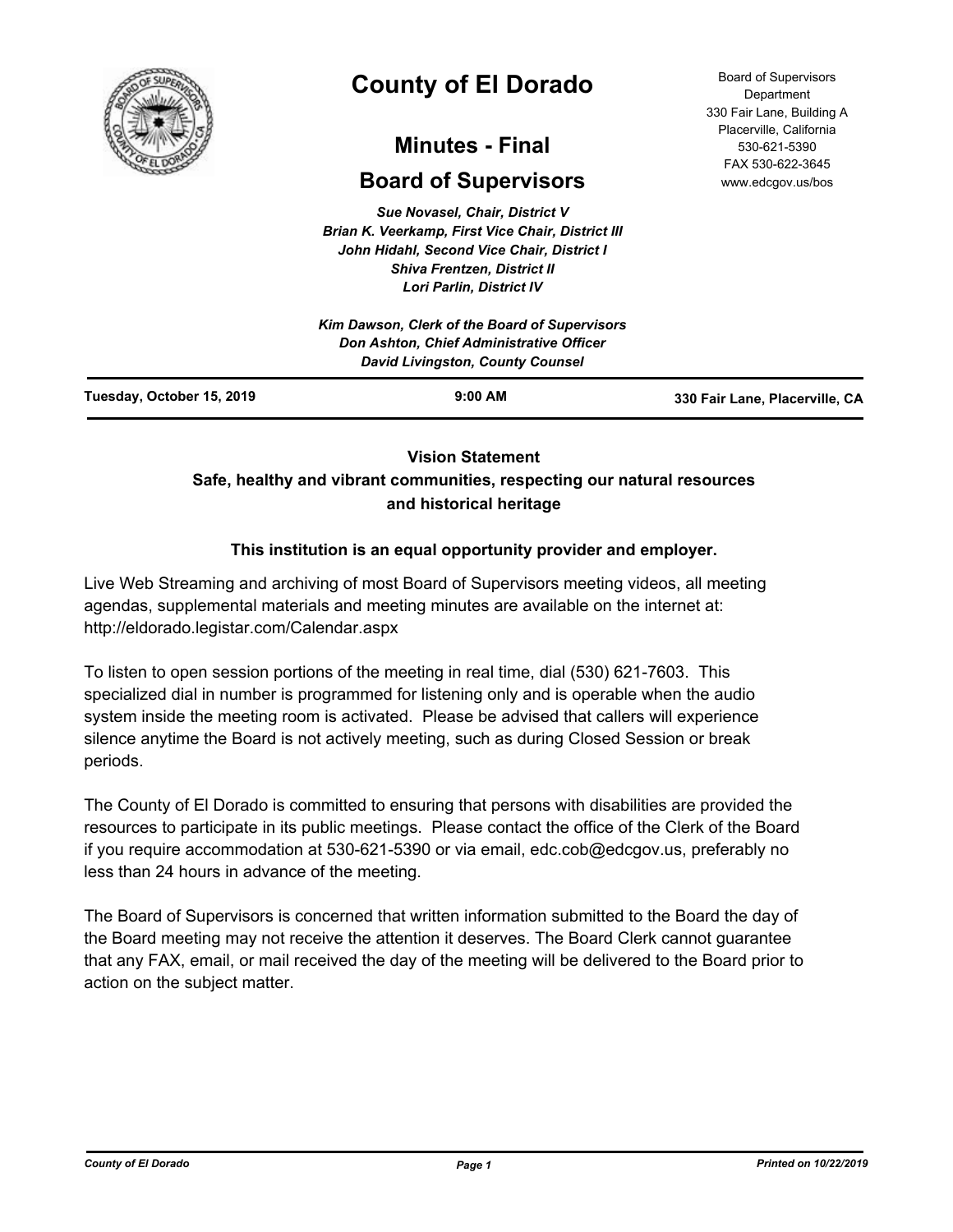The Board meets simultaneously as the Board of Supervisors and the Board of Directors of the Air Quality Management District, In-Home Supportive Services, Public Housing Authority, Redevelopment Agency and other Special Districts.

For Purposes of the Brown Act § 54954.2 (a), the numbered items on this Agenda give a brief description of each item of business to be transacted or discussed. Recommendations of the staff, as shown, do not prevent the Board from taking other action.

Materials related to an item on this Agenda submitted to the Board of Supervisors after distribution of the agenda packet are available for inspection during normal business hours in the public viewing packet located in Building A, 330 Fair Lane, Placerville or in the Board Clerk's Office located at the same address. Such documents are also available on the Board of Supervisors' Meeting Agenda webpage subject to staff's ability to post the documents before the meeting.

#### **PROTOCOLS FOR PUBLIC COMMENT**

Public comment will be received at designated periods as called by the Board Chair.

Public comment on items scheduled for Closed Session will be received before the Board recesses to Closed Session.

Except with the consent of the Board, individuals shall be allowed to speak to an item only once.

On December 5, 2017, the Board adopted the following protocol relative to public comment periods. The Board adopted minor revisions to the protocol on February 26, 2019, incorporated herein:

Time for public input will be provided at every Board of Supervisors meeting. Individuals will have three minutes to address the Board. Individuals authorized by organizations will have three minutes to present organizational positions and perspectives and may request additional time, up to five minutes. At the discretion of the Board, time to speak by any individual may be extended.

Public comment on certain agenda items designated and approved by the Board may be treated differently with specific time limits per speaker or a limit on the total amount of time designated for public comment. It is the intent of the Board that quasi-judicial matters have additional flexibility depending upon the nature of the issue. It is the practice of the Board to allocate 20 minutes for public comment during Open Forum and for each agenda item to be discussed. (Note: Unless designated on the agenda, there is no Open Forum period during Special Meetings.)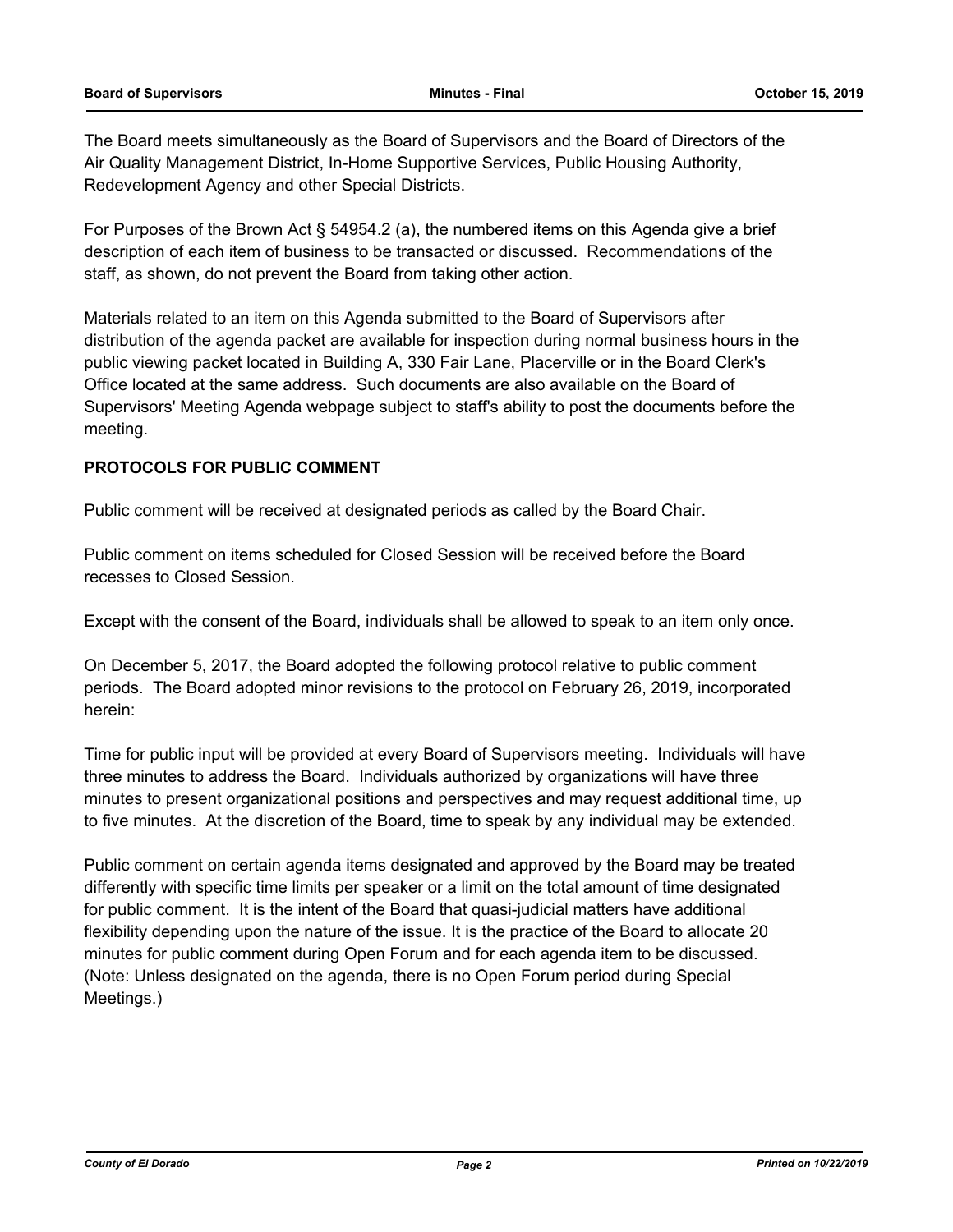Individual Board members may ask clarifying questions but will not engage in substantive dialogue with persons providing input to the Board.

If a person providing input to the Board creates a disruption by refusing to follow Board guidelines, the Chair of the Board may take the following actions:

Step 1. Request the person adhere to Board guidelines. If the person refuses, the Chair may turn off the speaker's microphone.

Step 2. If the disruption continues, the Chair may order a recess of the Board meeting.

Step 3. If the disruption continues, the Chair may order the removal of the person from the Board meeting.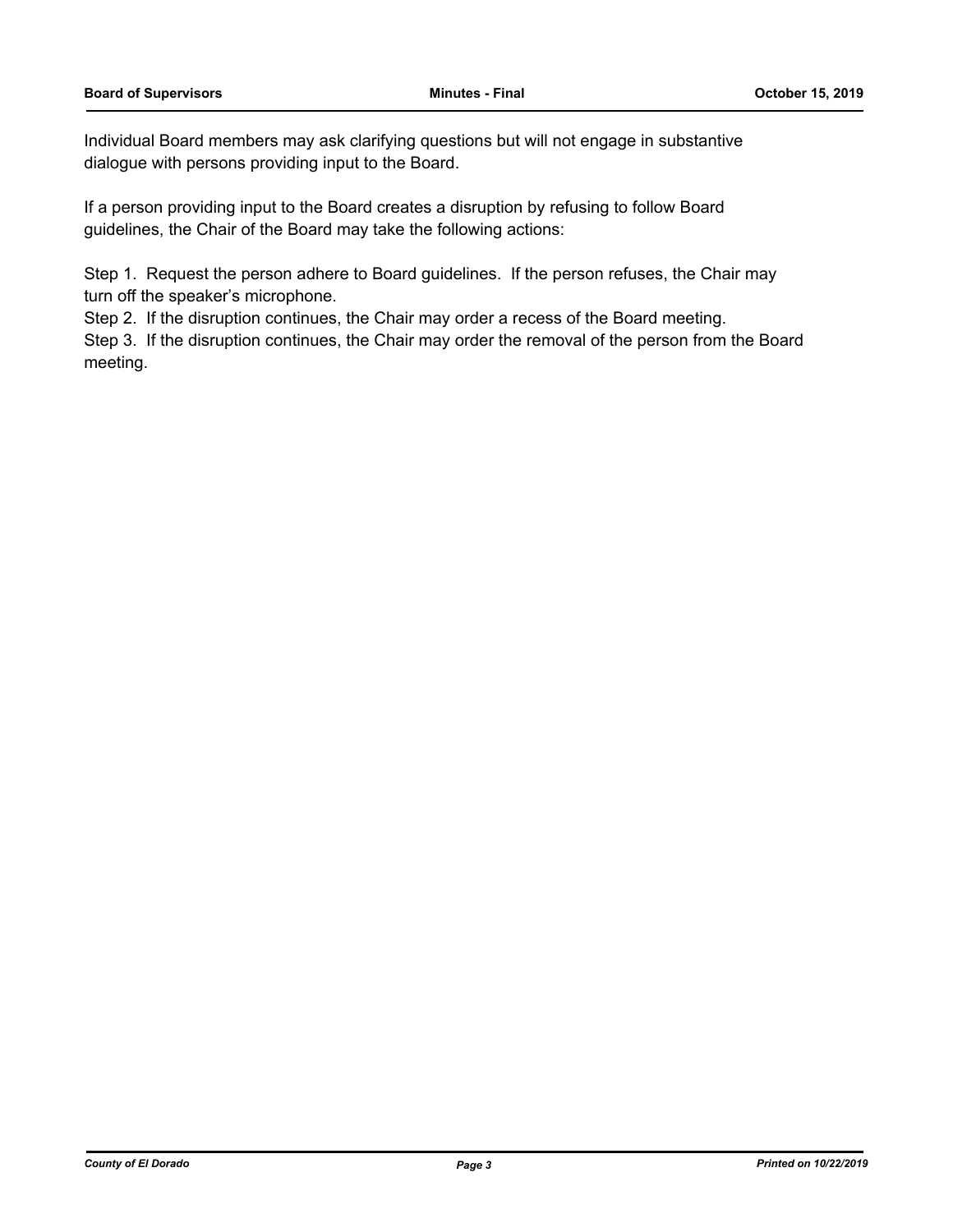#### **9:00 A.M. - CALLED TO ORDER**

|  |  | Present: 4 - Supervisor Frentzen, Supervisor Novasel, Supervisor Hidahl and Supervisor Parlin |  |
|--|--|-----------------------------------------------------------------------------------------------|--|
|  |  |                                                                                               |  |

**Absent:** 1 - Supervisor Veerkamp

#### **INVOCATION AND PLEDGE OF ALLEGIANCE TO THE FLAG**

**Pastor Dave Cooke of the Cold Springs Community Church gave the Invocation. Supervisor Novasel led the Pledge of Allegiance to the Flag.**

#### **Emergency Item Added**

**There was a request to add the following matter as item 19 to the October 15, 2019 Agenda - Supervisor Novasel recommending the Board receive a presentation provided by Laurence Crabtree, Forest Supervisor, Eldorado National Forest, on the Caples Fires occurring in El Dorado County.** 

**The Board has authority to add the matter pursuant to Government Code Section 54954.2(B)(2), which allows the Board to add an item to the posted Agenda upon a determination by 2/3 vote of the members present that there has been a need to take immediate action and the need for the action came to the attention of the local agency subsequent to the Agenda being posted.**

#### **Board vote to add Emergency Item (item 19) to the Agenda**

**A motion was made by Supervisor Hidahl, seconded by Supervisor Frentzen to add item 19 to the October 15, 2019 Agenda.**

- **Yes:** 4 Frentzen, Novasel, Hidahl and Parlin
- Absent: 1 Veerkamp

#### **ADOPTION OF THE AGENDA AND APPROVAL OF CONSENT CALENDAR**

*Public Comment: S. Mueller, M. Lane, J. Gainsbourgh*

**A motion was made by Supervisor Frenzen, seconded by Supervisor Hidahl to Adopt the Agenda and Approve the Consent Calendar.**

- **Yes:** 4 Frentzen, Novasel, Hidahl and Parlin
- Absent: 1 Veerkamp
- [19-1579](http://eldorado.legistar.com/gateway.aspx?m=l&id=/matter.aspx?key=26903) Adoption of the Agenda and Approval of the Consent Calendar (See Attachment)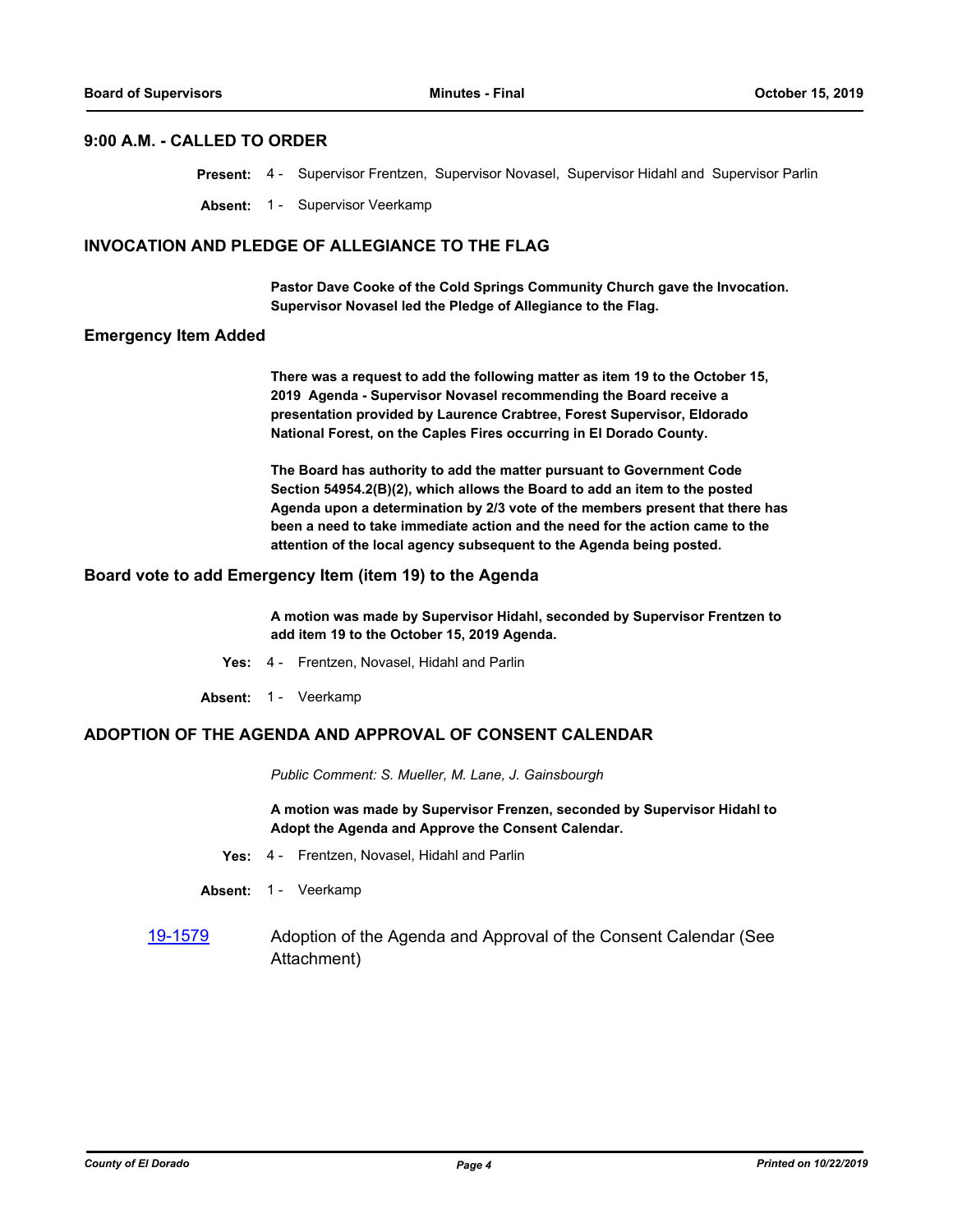The Board may make any necessary additions, deletions or corrections to the agenda including moving items to or from the Consent Calendar and adopt the agenda and the Consent Calendar with one single vote. A Board member may request an item be removed from the Consent Calendar for discussion and separate Board action. At the appropriate time as called by the Board Chair, members of the public may make a comment on matters on the Consent Calendar prior to Board action.

#### **OPEN FORUM**

*Public Comment: T. Kayes, M. Lane, D. Schaffer, L. Knutson, J. Gainsbourgh, K. Greenwood*

#### [19-1580](http://eldorado.legistar.com/gateway.aspx?m=l&id=/matter.aspx?key=26904) OPEN FORUM (See Attachment)

Open Forum is an opportunity for members of the public to address the Board of Supervisors on subject matter that is not on their meeting agenda and within their jurisdiction. Public comments during Open Forum are limited to three minutes per person. Individuals authorized by organizations will have three minutes to present organizational positions and perspectives and may request additional time, up to five minutes. The total amount of time reserved for Open Forum is 20 Minutes.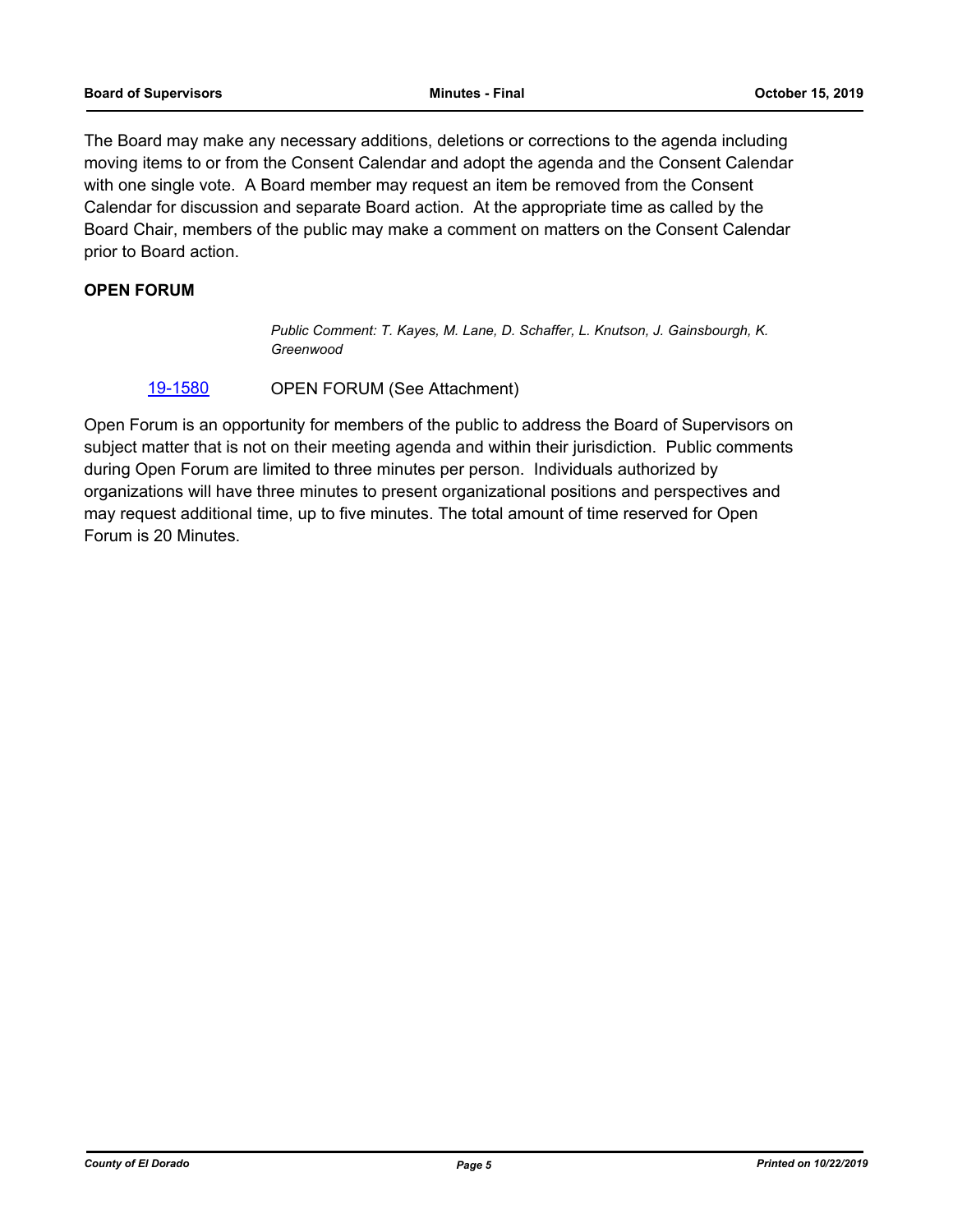## **CONSENT CALENDAR**

**1.** [19-1508](http://eldorado.legistar.com/gateway.aspx?m=l&id=/matter.aspx?key=26830) Clerk of the Board recommending the Board approve the Minutes from the regular meeting of October 8, 2019.

**This matter was Approved on the Consent Calendar.**

#### **GENERAL GOVERNMENT - CONSENT ITEMS**

**2.** [16-0305](http://eldorado.legistar.com/gateway.aspx?m=l&id=/matter.aspx?key=20961) Chief Administrative Office recommending the Board find that a state of emergency continues to exist in El Dorado County as a result of unprecedented tree mortality due to drought conditions and related bark beetle infestations. (Cont. 10/8/19, Item 2)

**This matter was Approved on the Consent Calendar.**

**3.** [19-1458](http://eldorado.legistar.com/gateway.aspx?m=l&id=/matter.aspx?key=26779) Chief Administrative Office recommending the Board order the Auditor-Controller to disburse \$61,280.88 to the Garden Valley Fire Protection District from its Development Impact Mitigation Fee Account.

**FUNDING:** Development Impact Mitigation Fees.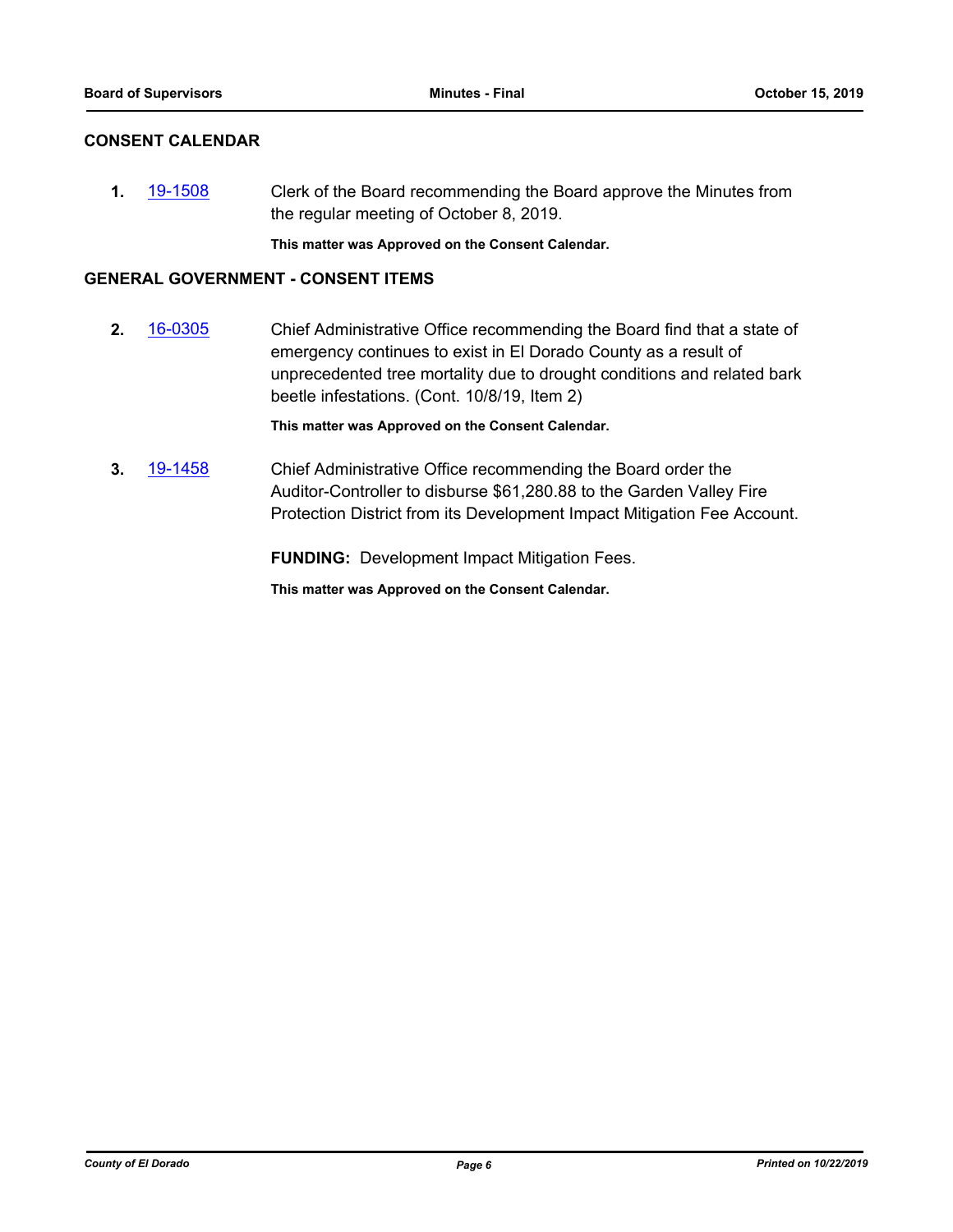**4. 19-1308** Chief Administrative Office, Facilities Division, recommending the Board: 1) Make findings that it is more economical and feasible to contract out in accordance with Chapter 3.13, Section 3.13.030 of the County Contracting Out Ordinance to contract out for janitorial services for a facility outside the main government center locations; 2) Authorize the Purchasing Agent to sign Agreement for Services 4292 with Pro-Line Cleaning Services, Inc., to provide janitorial services for the Public Safety Facility with a term of three years and a not-to-exceed amount of \$297,860; 3) Authorize the Purchasing Agent, or designee, to execute further documents relating to Agreement for Services 4292, including

amendments which do not increase the maximum dollar amount or term of the Agreement, and contingent upon approval by County Counsel and Risk Management; and

4) Approve the attached budget transfer decreasing appropriations in the Sheriff's budget and increasing appropriations in Facilities in the amount of \$75,000 in Fiscal Year 2019-20 for costs related to the monthly custodial and potential as-needed custodial services. (4/5 vote required to approve budget amendment) (Cont. 10/8/19, Item 5)

**FUNDING:** General Fund.

**Staff requesting this item be Continued to November 5, 2019.**

**This matter was Continued to November 5, 2019 upon Approval of the Consent Calendar.**

**5.** [19-1477](http://eldorado.legistar.com/gateway.aspx?m=l&id=/matter.aspx?key=26798) Chief Administrative Office, Facilities Division, recommending the Board consider the following:

> 1) Authorize the Purchasing Agent to sign Facility Use Agreement 4373 between the County and the Marine Toys for Tots Foundation for use of the space at 299 Fair Lane, Placerville for a term between October 19, 2019 through December 31, 2019 for the purpose of storing and distributing donated Christmas gift items to less fortunate children throughout the community; and

> 2) Make a determination that use of the County's property as described above provides a public benefit.

#### **FUNDING:** NA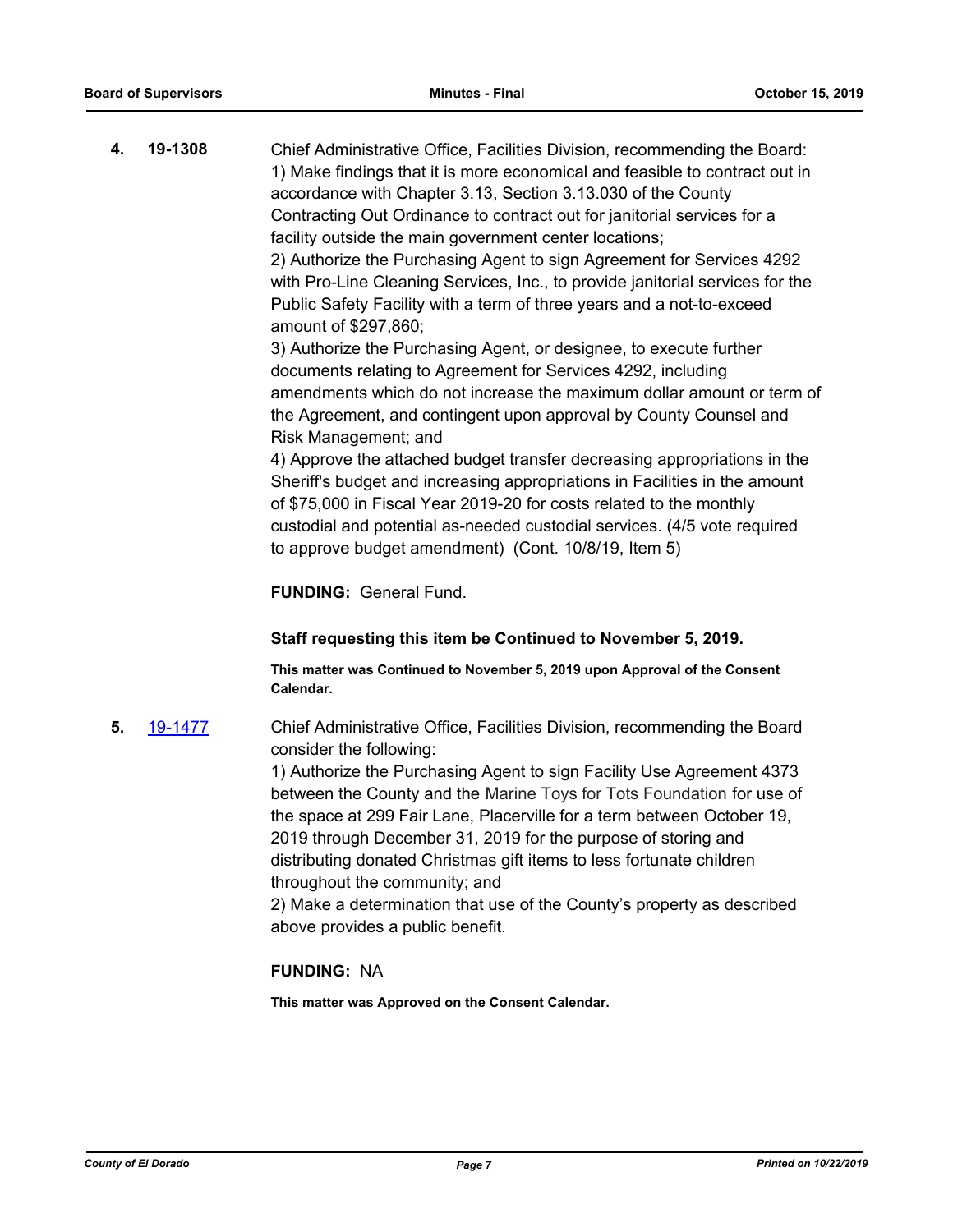**6.** [19-1472](http://eldorado.legistar.com/gateway.aspx?m=l&id=/matter.aspx?key=26793) Information Technologies Department recommending the Board: 1) Continue to waive formal bid requirements in accordance with Purchasing Ordinance 3.12.160, Exemptions from Competitive Bidding Process, section D; and 2) Authorize the continued use of State of California Department of General Services (DGS) 1-17-70-01A, Supplement 6, for the acquisition of desktop computers and related equipment; and 3) Authorize the Purchasing Agent to increase the countywide contract 2096 (blanket purchase order BP20180212) with Granite Financial Solutions, Inc. by \$100,000 for a total not-to-exceed amount of \$195,000 with no change in term through June 30, 2020.

**FUNDING:** Countywide - varies by department.

**This matter was Approved on the Consent Calendar.**

**7.** [19-1441](http://eldorado.legistar.com/gateway.aspx?m=l&id=/matter.aspx?key=26762) Recorder-Clerk recommending the Board authorize the Chair to sign perpetual Memorandum of Understanding 3376 (384-M0610) Amendment XIV with the California Department of Justice in the amount of \$1,195 for Fiscal Year 2019-2020 for continued Electronic Recording Delivery System (ERDS) oversight of regulations, which allows the Recorder-Clerk continued secure use of electronic recording.

**FUNDING:** ERDS Special Revenue Fund.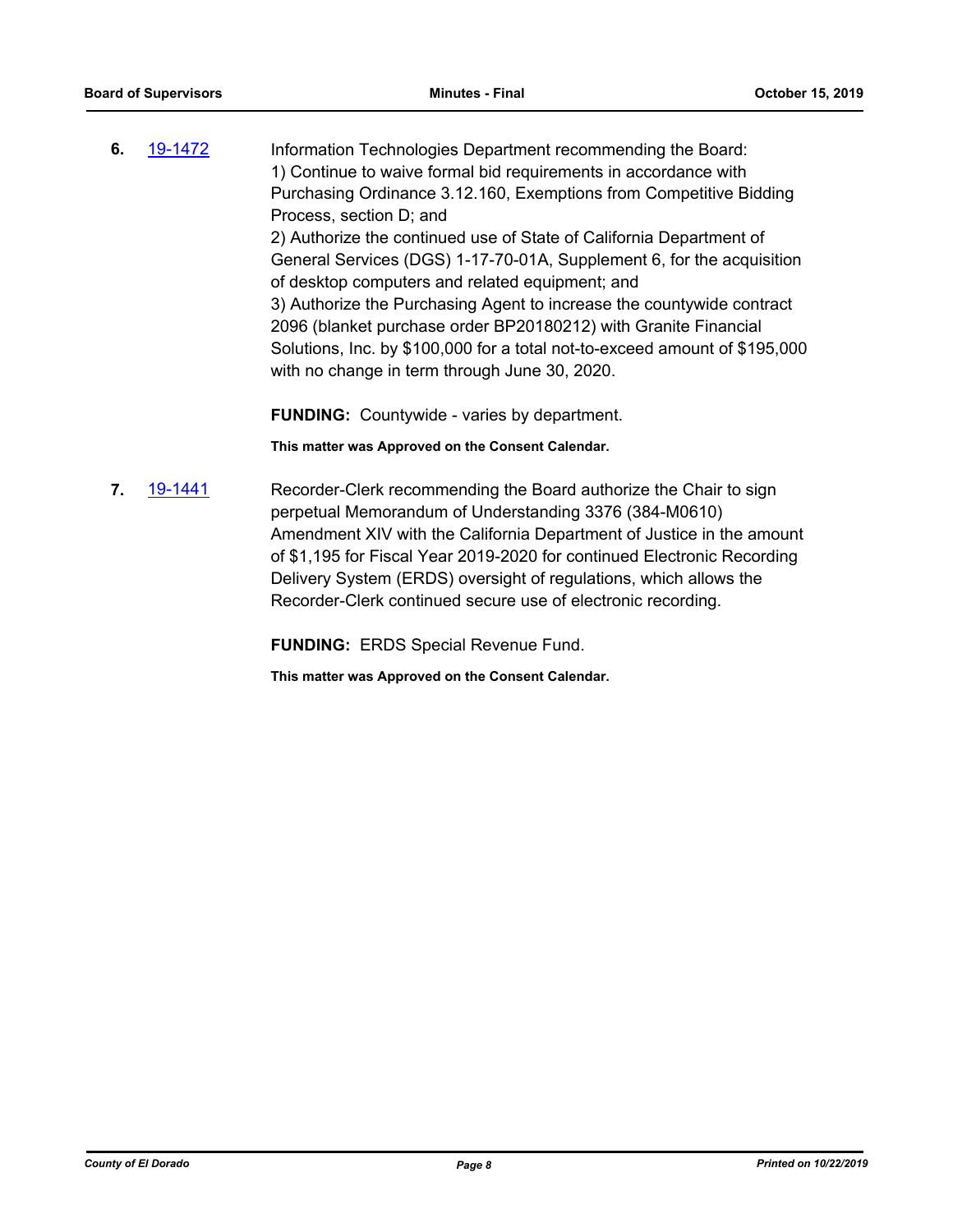#### **LAND USE AND DEVELOPMENT - CONSENT ITEMS**

**8.** [19-1393](http://eldorado.legistar.com/gateway.aspx?m=l&id=/matter.aspx?key=26714) Department of Transportation recommending the Board consider the following: 1) Accept the subdivision improvements for Promontory Village Center Lot 8, TM 13-1513, as complete; and 2) Hold Performance Bond with Rider SUR23100054 in the amount of \$662,628.54 which is to be released after one (1) year if no claims are made; this amount guarantees against any defective work, labor done, or defective materials furnished; and 3) Hold Laborers & Materialmens Bond SUR23100054 in the amount of \$3,813,974.84 for six (6) months to guarantee payments to persons furnishing labor, materials, or equipment; and 4) Authorize the Clerk of the Board to release the respective Bonds after the required time periods.

**FUNDING:** Developer Funded.

**This matter was Approved on the Consent Calendar.**

**9.** [19-1398](http://eldorado.legistar.com/gateway.aspx?m=l&id=/matter.aspx?key=26719) Department of Transportation recommending the Board approve and authorize the Chair to sign the Third Amendment to Agreement for Services 323-S1711 with Black Fox Timber Management, Inc. extending the term of the Agreement to June 30, 2020, with no changes to the not-to-exceed amount or hourly billing rates.

> **FUNDING:** California Disaster Assistance Act Funds (75% of eligible costs, plus 10% of the 75% for indirect and administrative costs - State), CAL FIRE Grant (25% of allowable costs with a maximum of \$306,175 - State), and the remaining is General Fund (Local).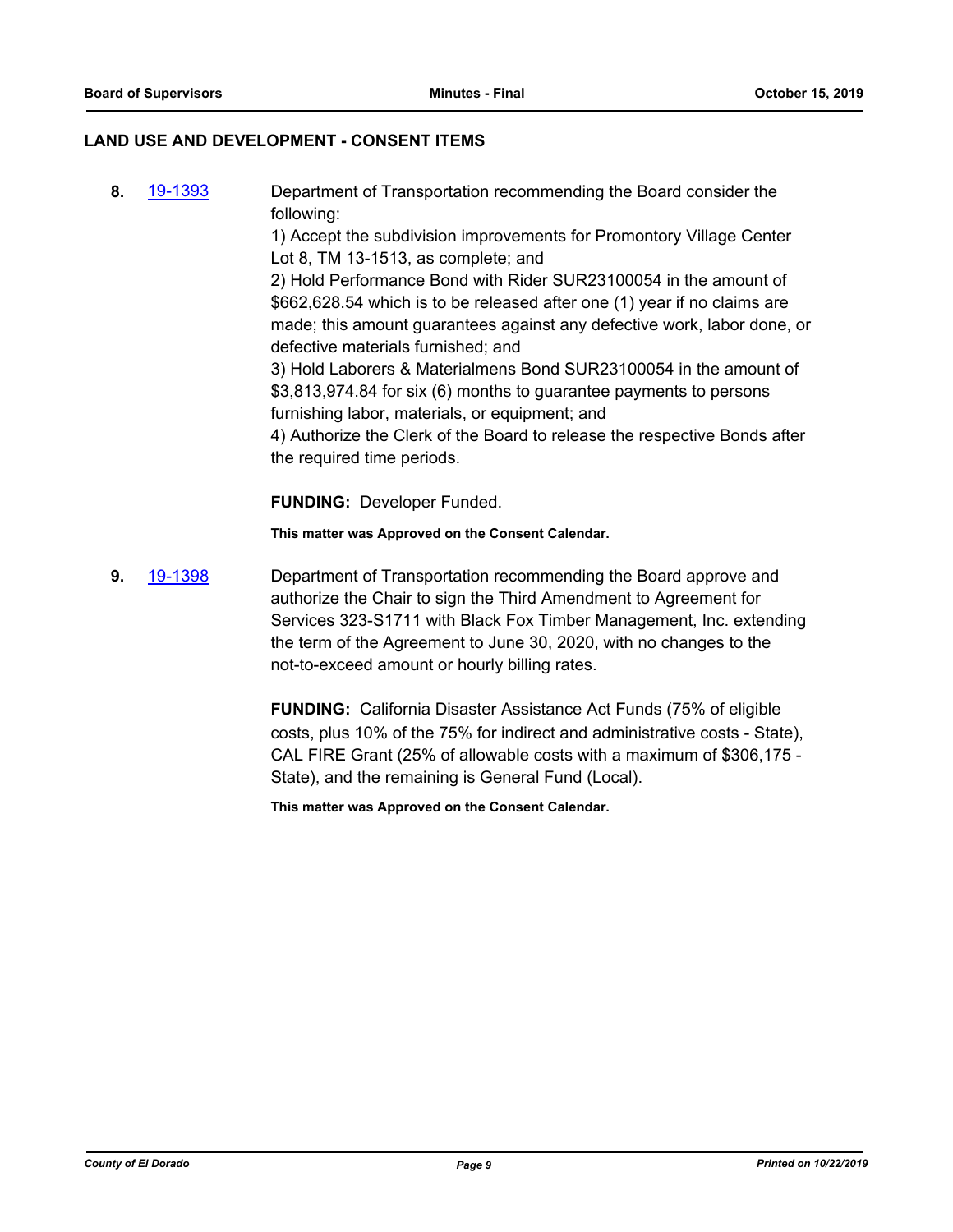#### **LAW AND JUSTICE - CONSENT ITEMS**

**10.** [19-1454](http://eldorado.legistar.com/gateway.aspx?m=l&id=/matter.aspx?key=26775) District Attorney recommending the Board consider the following: 1) Approve and authorize the acceptance of a grant award in the amount of \$272,667 from the California's Governor's Office of Emergency Services for the Sexual Assault Law Enforcement Specialized Units Program for the period of October 1, 2019 - September 30, 2020; 2) Approve and authorize the Chair to sign the Certification of Assurance of Compliance Violence Against Women Act;

> 3) Authorize the District Attorney to execute the Grant Award Agreement and required documents, including any extensions or amendments thereof which would not increase net county cost; and

4) Approve and authorize the Purchasing Agent to execute Amendment I to Agreement 3417 with The Center for Violence-Free Relationships in an amount not to exceed \$111,436 for the period covering October 25, 2018 through September 30, 2020, to provide one full-time Victim Advocate to the grant program.

**FUNDING:** California Governor's Office of Emergency Services Violence Against Women Act Services\*Training\*Officers\*Prosecutors Formula Grant Program Funds.

**This matter was Approved on the Consent Calendar.**

#### **END CONSENT CALENDAR**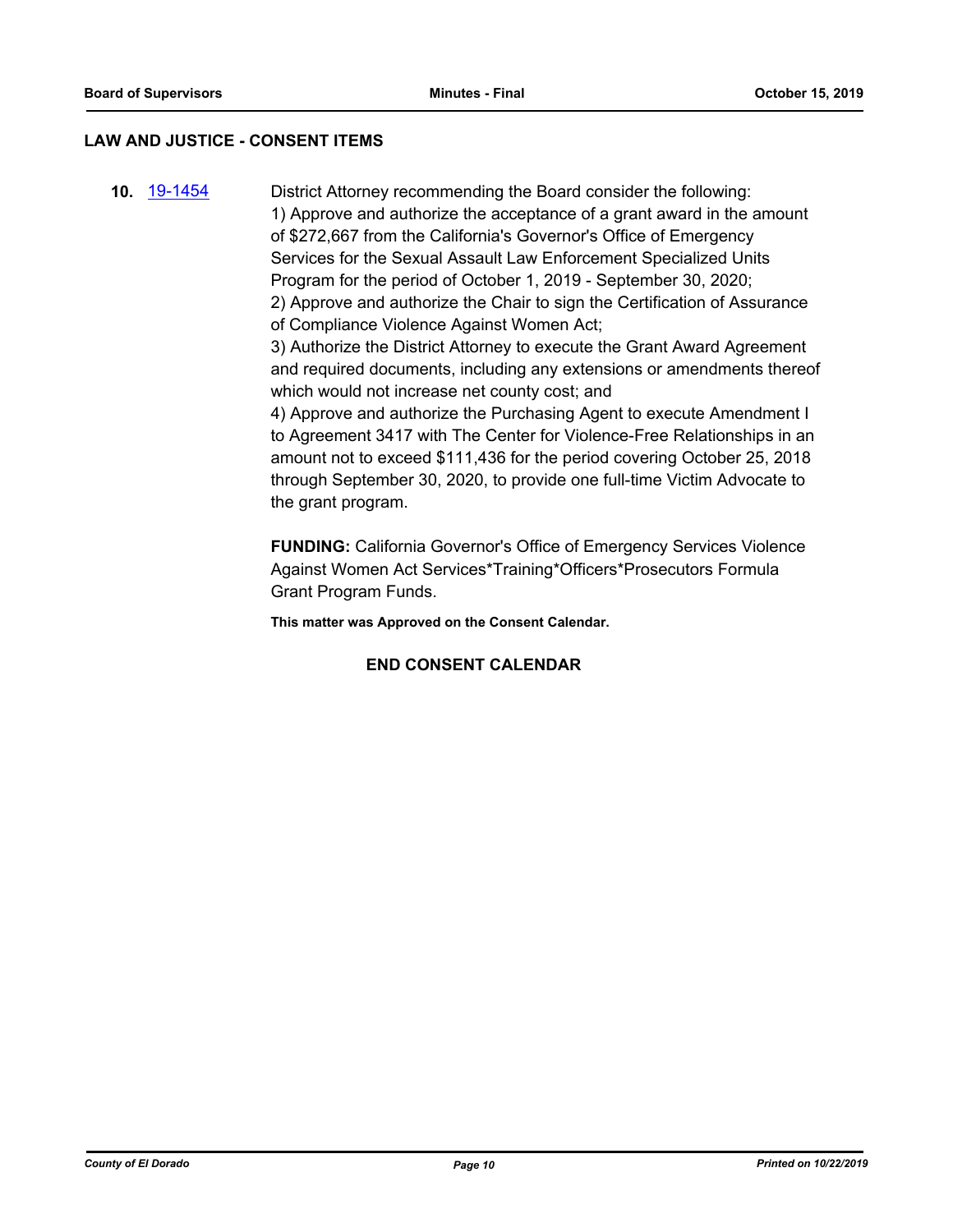#### **DEPARTMENT MATTERS (Items in this category may be called at any time)**

**11.** [19-1479](http://eldorado.legistar.com/gateway.aspx?m=l&id=/matter.aspx?key=26800) Chief Administrative Office, Parks Division, recommending the following regarding the Latrobe Road Rail System Washout Repair Project: 1) Receive a presentation on four options and provide direction on an option for the repair project, with staff recommending approval of Option 4 (below); and

2) If Option 4 is approved, it is recommended the Board approve the attached budget amendment for Fiscal Year 2019-2020 in the amount of \$132,674 allocating \$39,674 in Federal Emergency Management Agency funding and \$93,000 of local funds to the Chief Administrative Office, Parks and Trails Division, for work to be completed by the Department of Transportation. (Est. Time 15 Min.)

**FUNDING:** Local and state discretionary funding initially (100%). Department of Transportation staff working with the Federal Emergency Management Agency and the California Office of Emergency Services to obtain reimbursement, with local funds coming from Parks Project Savings in the Accumulative Outlay Fund, SPTC JPA, and Ponderosa Quimby Fund; potential General Fund impact depending on option selected.

*Public Comment: J. Harvel, T. Kayes, K. Payne, C. Cockrell*

**A motion was made by Supervisor Frentzen, seconded by Supervisor Parlin to: 1) Direct staff to bring an update to the Board in the first quarter of 2020 or sooner if a response is received from the Federal Emergency Management Agency; and**

**2) Approve the attached Budget Transfer.**

- **Yes:** 4 Frentzen, Novasel, Hidahl and Parlin
- Absent: 1 Veerkamp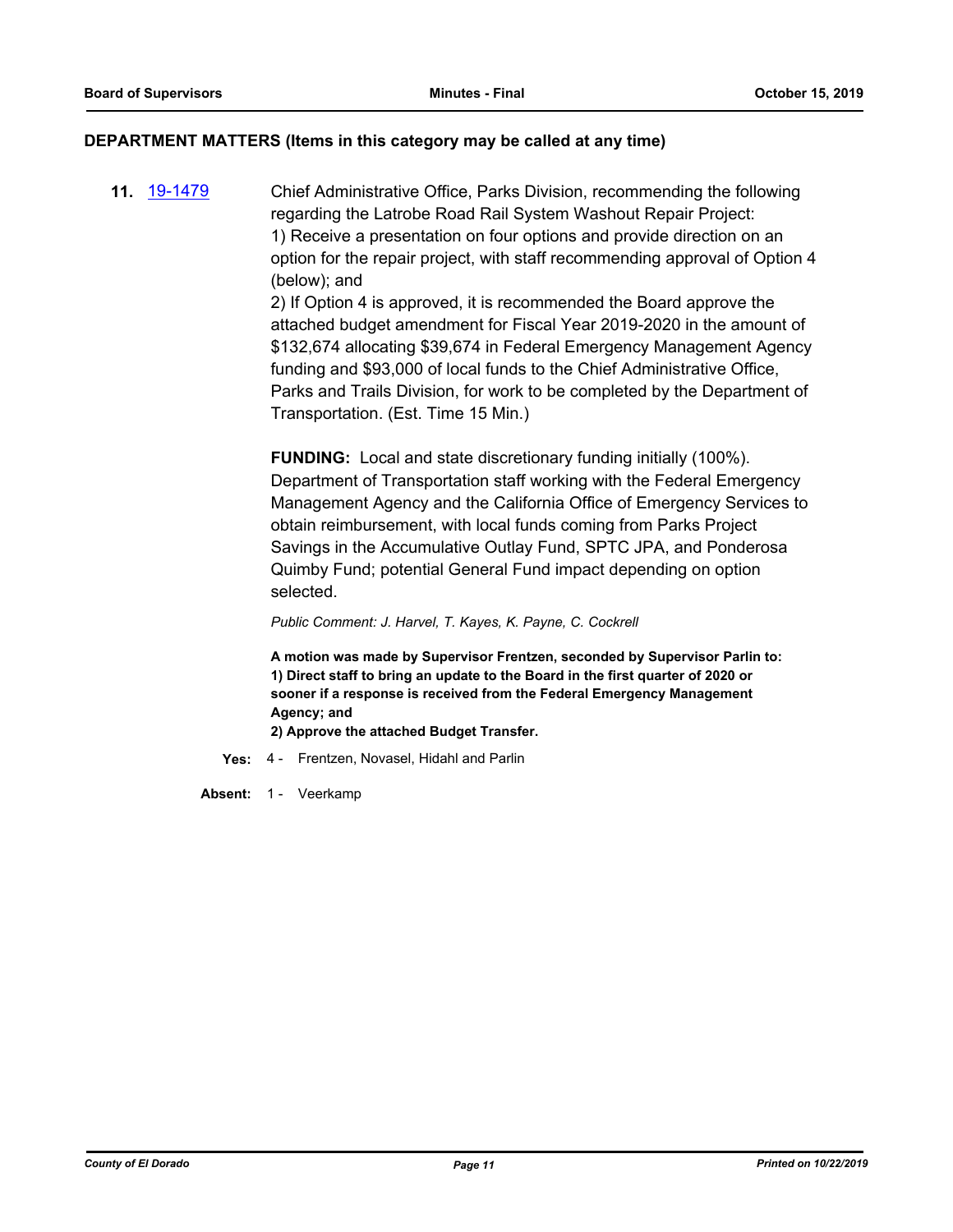**12.** [19-1539](http://eldorado.legistar.com/gateway.aspx?m=l&id=/matter.aspx?key=26861) Chief Administrative Office requesting the Board: 1) Discuss whether the County should support and fund the participation of Department Heads in the American Leadership Forum, and if so, provide direction to the Chief Administrative Office regarding the level of support that should be provided; and

> 2) Consider and approve funding for one Department Head to attend the American Leadership Forum in Fiscal Year 2019-2020. (Est. Time: 20 Min.)

**FUNDING:** There is no funding associated with this Board item, but if the Board chooses to fund the participation of Department Heads, the current cost is \$13,500.

*Public Comment: L. Brent-Bumb, T. Kayes, K. Greenwood*

**A motion was made by Supervisor Hidahl, seconded by Supervisor Novasel to: 1) Only support the participation of one Department Head per American Leadership Forum (ALF) session. If more than one Department Head is nominated, seniority shall be the determining factor in which Department Head the County will support participating in the ALF forum;**

**2) The County will contribute a maximum of \$13,500 to the cost of the program, with the remainder to be covered through scholarships provided by ALF or paid by the participant;**

**3) Require the Department Head to have sufficient appropriations within their budget. If these criteria are met, the request should then be submitted to the Chief Administrative Officer (CAO) for approval. If the Department does not have sufficient appropriations to cover the costs in their budget, especially in regards to smaller departments, the request should be submitted to the CAO for consideration and if supported, then brought to the full Board for approval; and 4) Require the Department Head to sign a promissory note obligating the employee to repay the full amount should their employment with the County be severed prior to completion of two (2) full years of service after the County contributes to the ALF program. This is the same as the relocation expense reimbursement policy.**

- **Yes:** 3 Novasel, Hidahl and Parlin
- **Noes:** 1 Frentzen

Absent: 1 - Veerkamp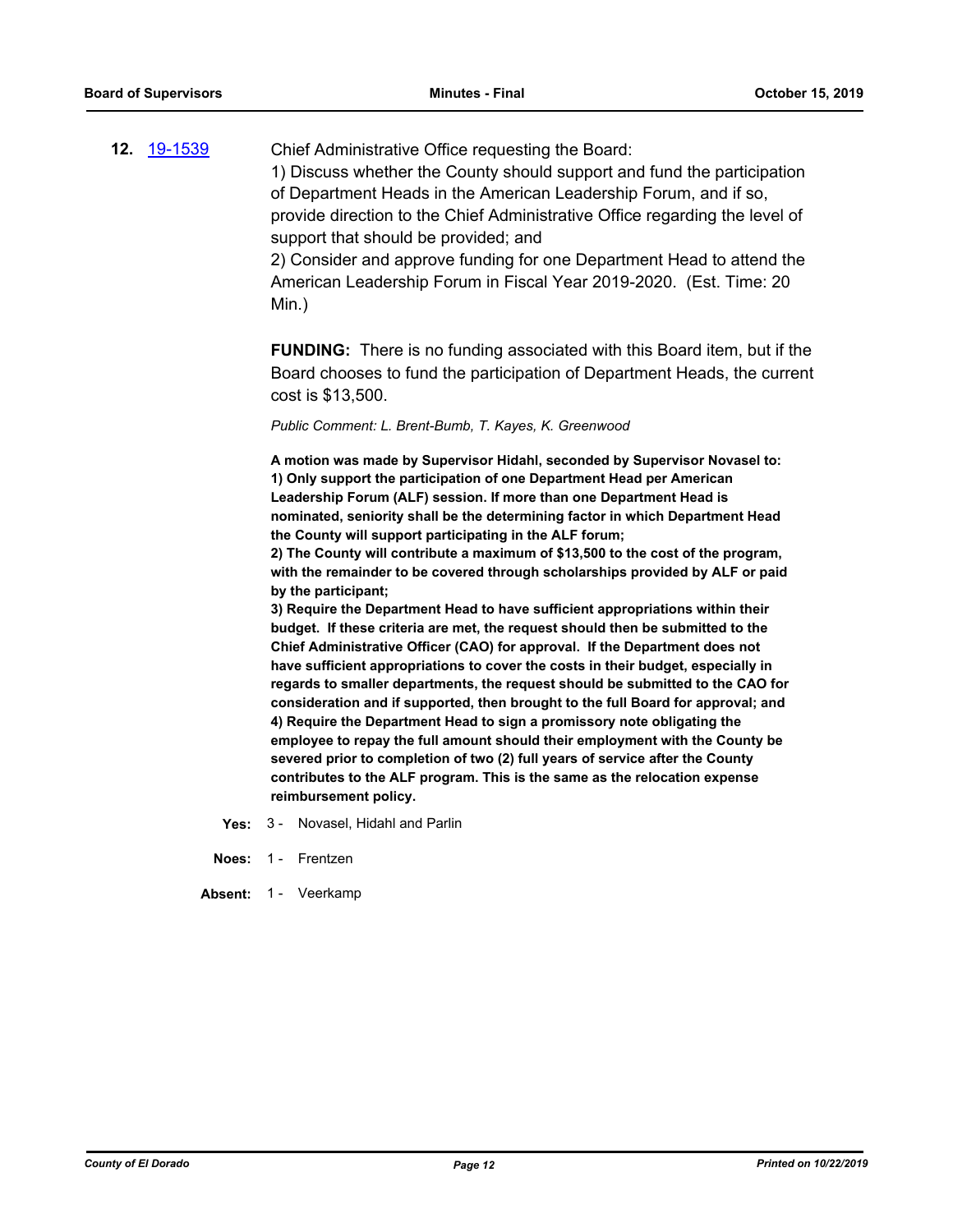**13.** [19-1396](http://eldorado.legistar.com/gateway.aspx?m=l&id=/matter.aspx?key=26717) Department of Transportation recommending the Board approve and authorize the Chair to sign Resolution **169-2019** setting for election a measure to consider a special tax for the purpose of snow removal equipment acquisition and services in the South Shore Snow Removal Zone of Benefit 501 within County Service Area 3, noting that the measure will be submitted to the zone electorate on the ballots distributed for the Presidential Primary Election to be held March 3, 2020. (Est. Time: 20 Min.)

**FUNDING:** County Service Area Zone of Benefit Special Taxes.

*Public Comment: T. Kayes, K. Greenwood*

**A motion was made by Supervisor Frentzen, seconded by Supervisor Parlin to Continue this matter to October 22, 2019.**

- **Yes:** 4 Frentzen, Novasel, Hidahl and Parlin
- Absent: 1 Veerkamp
- **14.** [19-1429](http://eldorado.legistar.com/gateway.aspx?m=l&id=/matter.aspx?key=26750) Planning and Building Department recommending the Board: 1) Award Request for Proposal 19-905-081 for the provision of imagery

services, to Planet Labs, Inc., which will be used for geographic information systems to provide updated satellite imagery of the County with the primary use of identifying illegal cannabis cultivation;

2) Make findings that it is more feasible and economical to contract for the provision of imagery services with Planet Labs, Inc.;

3) Authorize the Planning and Building Department to negotiate a 3-year Agreement for Services with Planet Labs, Inc., in an amount not to exceed \$492,975;

4) Authorize the Purchasing Agent to execute said Agreement, contingent upon County Counsel and Risk Management review, including minor revisions as required; and

5) Authorize the Chair to execute an amendment to the Fiscal Year 2019-2020 Adopted Budget, increasing expense for the first year of the Agreement and budgeting cannabis tax revenue sufficient to cover the first year cost (4/5 vote required). (Est. Time: 15 Min.)

**FUNDING:** Commercial Cannabis Tax. (General Fund)

*Public Comment: R. Miller, D. Schaffer, T. Kayes, K. Greenwood, P. Mosbacher*

**A motion was made by Supervisor Frentzen, seconded by Supervisor Hidahl to Approve this matter.**

**Yes:** 4 - Frentzen, Novasel, Hidahl and Parlin

Absent: 1 - Veerkamp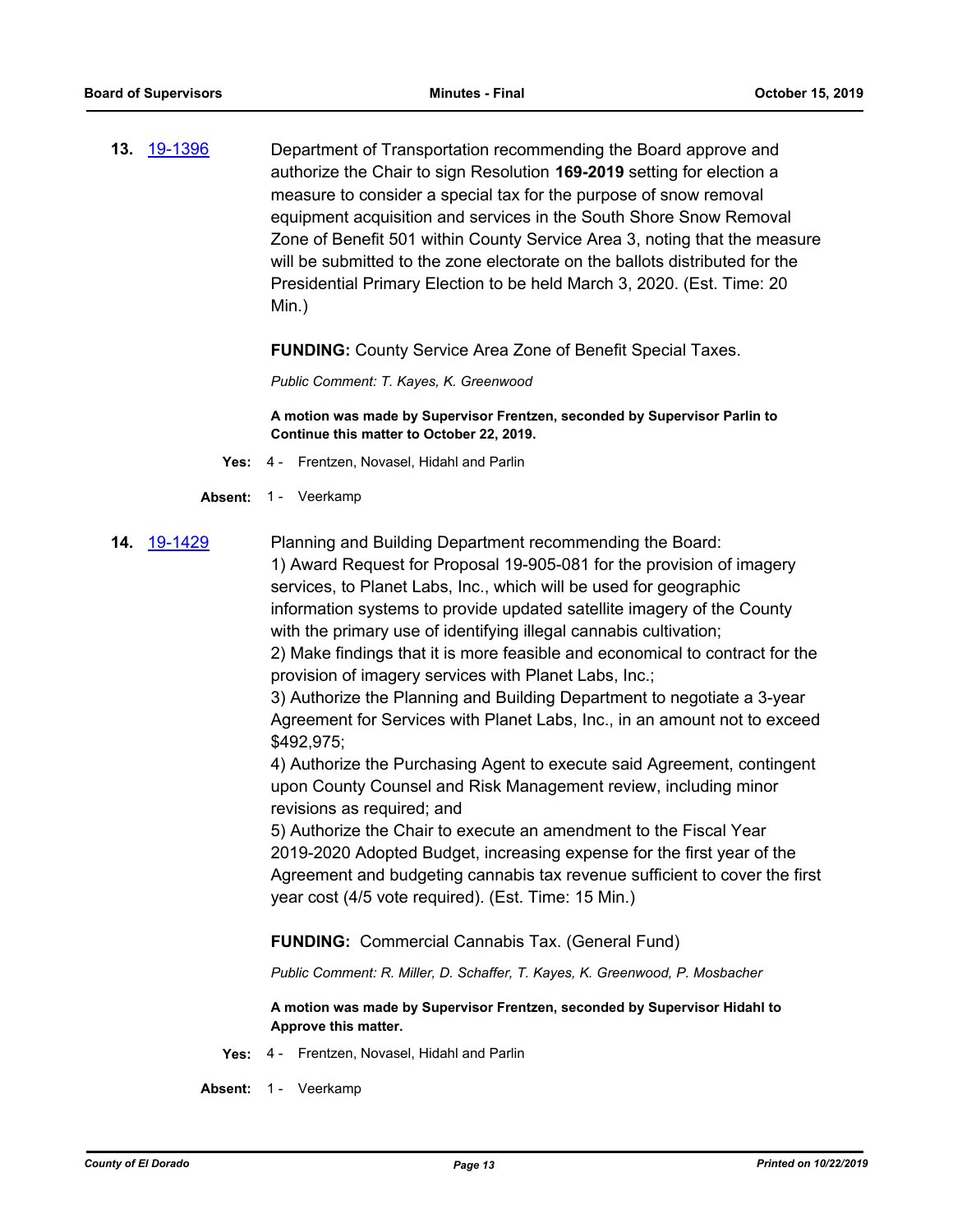#### **10:00 A.M. - TIME ALLOCATION**

**15.** [19-1469](http://eldorado.legistar.com/gateway.aspx?m=l&id=/matter.aspx?key=26790) Department of Transportation recommending the Board receive a presentation on County Service Areas and Zones of Benefit. (Est. Time: 1 Hr.)

**FUNDING:** County Service Area Zones of Benefit.

*Public Comment: T. Kayes*

**Received and Filed.**

#### **11:00 A.M. - TIME ALLOCATION**

**16.** [19-1540](http://eldorado.legistar.com/gateway.aspx?m=l&id=/matter.aspx?key=26862) Supervisor Novasel recommending the Board approve and authorize the Chair to sign a Proclamation to recognize Veterans Day and to honor our veterans, observed on November 11, 2019. The Proclamation will be presented during the Annual Veterans Day ceremony at the El Dorado County Veterans Monument on Monday, November 11, 2019, at 11:00 a.m. Supervisor Novasel respectfully invites the members of the community to attend this ceremony. (Est. Time: 5 Min.)

#### **Supervisor Novasel read the Proclamation. A motion was made by Supervisor Novasel, seconded by Supervisor Frentzen to Approve this matter.**

- **Yes:** 4 Frentzen, Novasel, Hidahl and Parlin
- Absent: 1 Veerkamp
- **17.** [19-1346](http://eldorado.legistar.com/gateway.aspx?m=l&id=/matter.aspx?key=26667) Community & Economic Development Advisory Committee (CEDAC) recommending the Board: 1) Receive and file a presentation on CEDAC's Annual Report and recommended Action Plan; and 2) Approve the recommended Action Plan. (Est. Time: 30 Min.)

#### **FUNDING:** N/A

*Public Comment: K. Greenwood, T. Kayes*

#### **A motion was made by Supervisor Hidahl, seconded by Supervisor Frentzen to Approve this matter.**

**Yes:** 4 - Frentzen, Novasel, Hidahl and Parlin

Absent: 1 - Veerkamp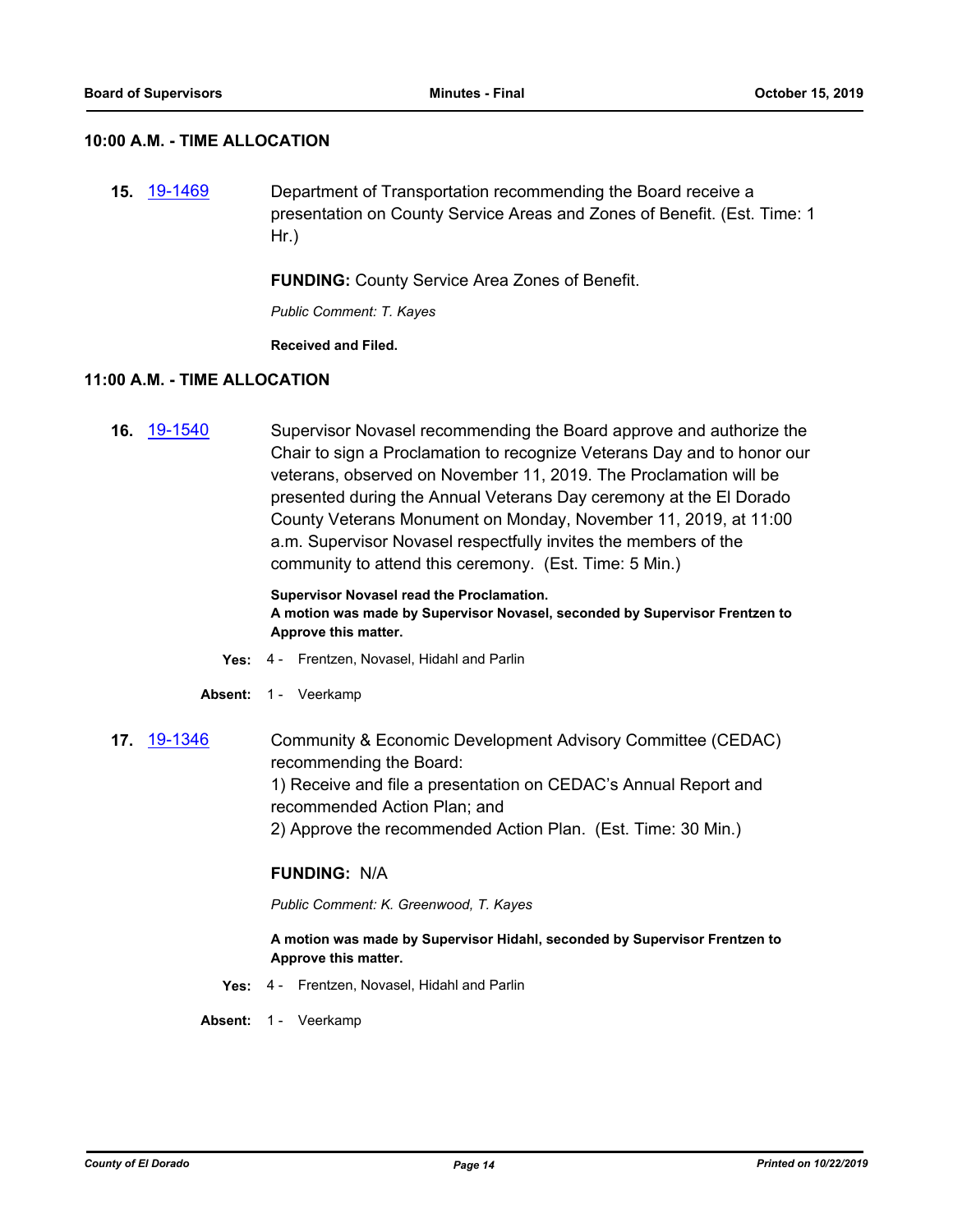#### **ITEMS TO/FROM SUPERVISORS**

**Supervisor Frentzen reported on the following: Fire Safe Council fundraiser. Water Agency workshop. Many meetings with constituents. Broadband meeting.**

**Supervisor Parlin reported on the following: Water Agency workshop. Georgetown Fire meeting. Grant opportunities. Recorder-Clerk meeting. County Counsel and Kelsey Cemetery meeting. Shingle Springs underground utility district. Fundraising events. Garden Valley breakfast. Tree Mortality working group.**

**Supervisor Hidahl reported on the following: Cost to the County of the power outage. Area Planning Advisory Committee meeting. El Dorado Hills Community Services District meeting. Homelessness and Housing meeting. Monthly long range planning meeting.**

**Supervisor Novasel reported on the following: Tahoe Conservancy board meeting. Tahoe Transportation District meeting. First 5 meeting. Juvenile Treatment Center lunch in Tahoe.**

#### **CAO UPDATE**

**Don Ashton, Chief Administrative Officer, reported on the following: Resource Conservation District and Forest Service conversation with staff and Supervisor Parlin. Chief Administrative Officer conference. Working on costs to the County due to the power outage.**

### **ADJOURNED AT 4:26 P.M.**